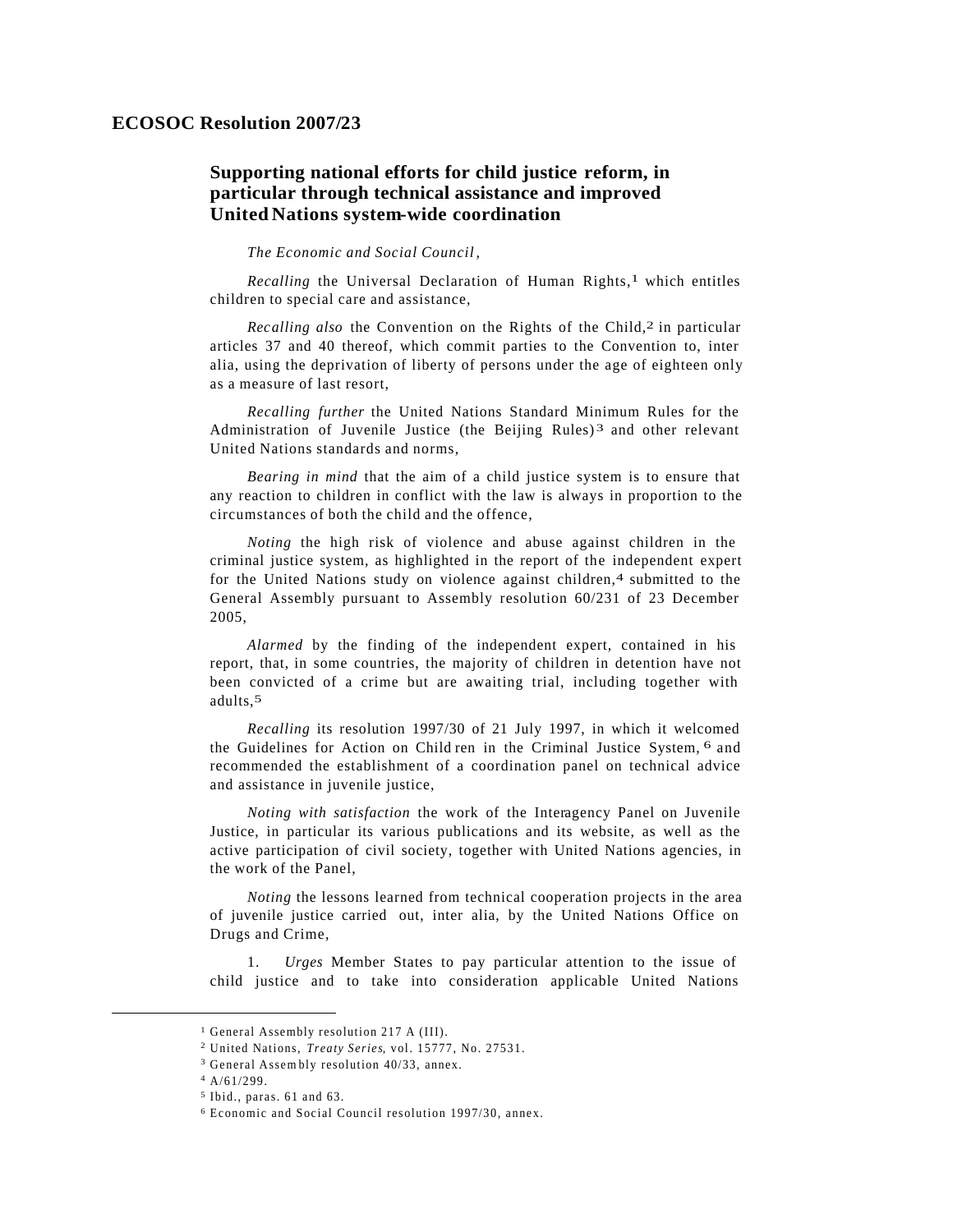standards and norms for the treatment of children in conflict with the law, particularly those deprived of their liberty, taking into account also the gender, social circumstances and development needs of such children;

2. *Invites* Member States to adopt, where appropriate, comprehensive national action plans on crime prevention and child justice reform containing, in particular, specific targets with regard to reducing the pretrial detention and imprisonment of children, including through the use of diversion, restorative justice and alternatives to impris onment and ensuring that proper detention conditions prevail;

3. *Invites* Member States and their relevant institutions to provide or offer specialized training to criminal justice officers involved in the administration of child justice, including correctional officers, police officers, prosecutors, judges and lawyers, as well as to social workers, in order to raise their awareness of and their compliance with applicable international legal instruments and, as appropriate, relevant standards and norms;

4. *Invites* Member States to make use, as appropriate, of the *Manual for the Measurement of Juvenile Justice Indicators*, 7 prepared jointly by the United Nations Office on Drugs and Crime and the United Nations Children's Fund, and of the measures contained in the publication of the Interagency Panel on Juvenile Justice entitled *Protecting the Rights of Children in Conflict with the Law*, as well as of the website of the Panel;

5. *Encourages* Member States and international funding agencies to provide adequate resources to, inter alia, the United Nations Office on Drugs and Crime to enable it to carry out technical cooperation projects in the area of child justice;

6. *Requests* the United Nations Office on Drugs and Crime, subject to the availability of extrabudg etary resources, and the members of the Interagency Panel on Juvenile Justice to continue providing assistance to Member States, upon request, in the area of child justice;

7. *Urges* the United Nations Office on Drugs and Crime, within its mandates, taking into consideration the recommendations of the United Nations study on violence against children,<sup>8</sup> to explore ways in which preventing and responding to violence against children can be incorporated in its technical cooperation activities in the area of ch ildren and the justice system, taking into account General Assembly resolution 61/146 of 19 December 2006;

8. *Requests* the United Nations Office on Drugs and Crime, subject to the availability of extrabudgetary resources, to provide technical assistance to Member States, upon request, in order to strengthen national capacities and infrastructure in the area of child justice;

Also requests the United Nations Office on Drugs and Crime, subject to the availability of extrabudgetary resources, to provide technical assistance to Member States, upon request, in setting up national data collection and criminal justice information systems regarding children in conflict with the law, using the *Manual for the Measurement of Juvenile Justice Indicators*;

 $\overline{a}$ 

<sup>7</sup> United Nations publication, Sales No. 07.V.7.

<sup>8</sup> A/61/299.